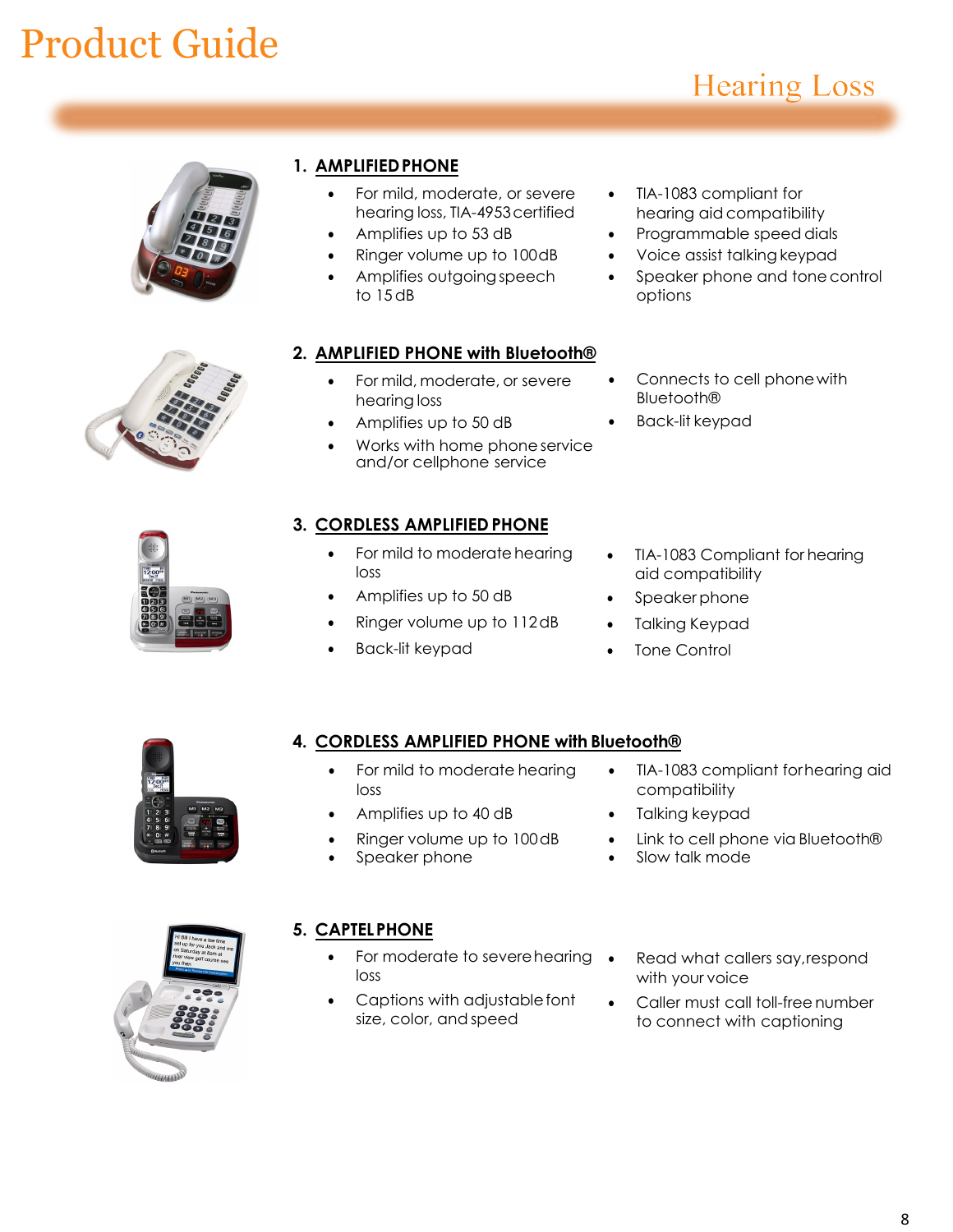



## **6. INTERNET CAPTIONING PHONE**

- For moderate to severe hearing loss
- Captions with adjustable font size, color, and speed

### **7. CELL PHONE AMPLIFIER with Bluetooth**®

- For moderate to severe hearing loss
- Amplifies up to 108 dB SPL
- Connects with Bluetooth® enabled phones
- High-speed internet provides captioning
- Read what callers say,respond with your voice
- Built-in microphone
- Rechargeable battery

# Hearing and Speech



### **8. UNIPHONE**

- 
- 
- For severe hearing or speech loss Combined telephone, TTY, and amplified phone
	- Amplifies up to 20dB Speak and read replies or listen and type replies



### **9. TTY SUPERPRINT**

- For deaf and speech-impaired Uses relay to call non-TTY users
- Allows two TTY users to call each other directly
- 
- Convenient GA/SK keys

# Hearing and Vision



### **10. LARGE NUMBER PHONE**

- For moderate hearing lossand low vision
- Amplifies up to 50 dB
- Ringer volume up to 95dB
- Voice speaks numbers when pressed
- **Extra-large Braille buttons**
- Memory dial up to ten numbers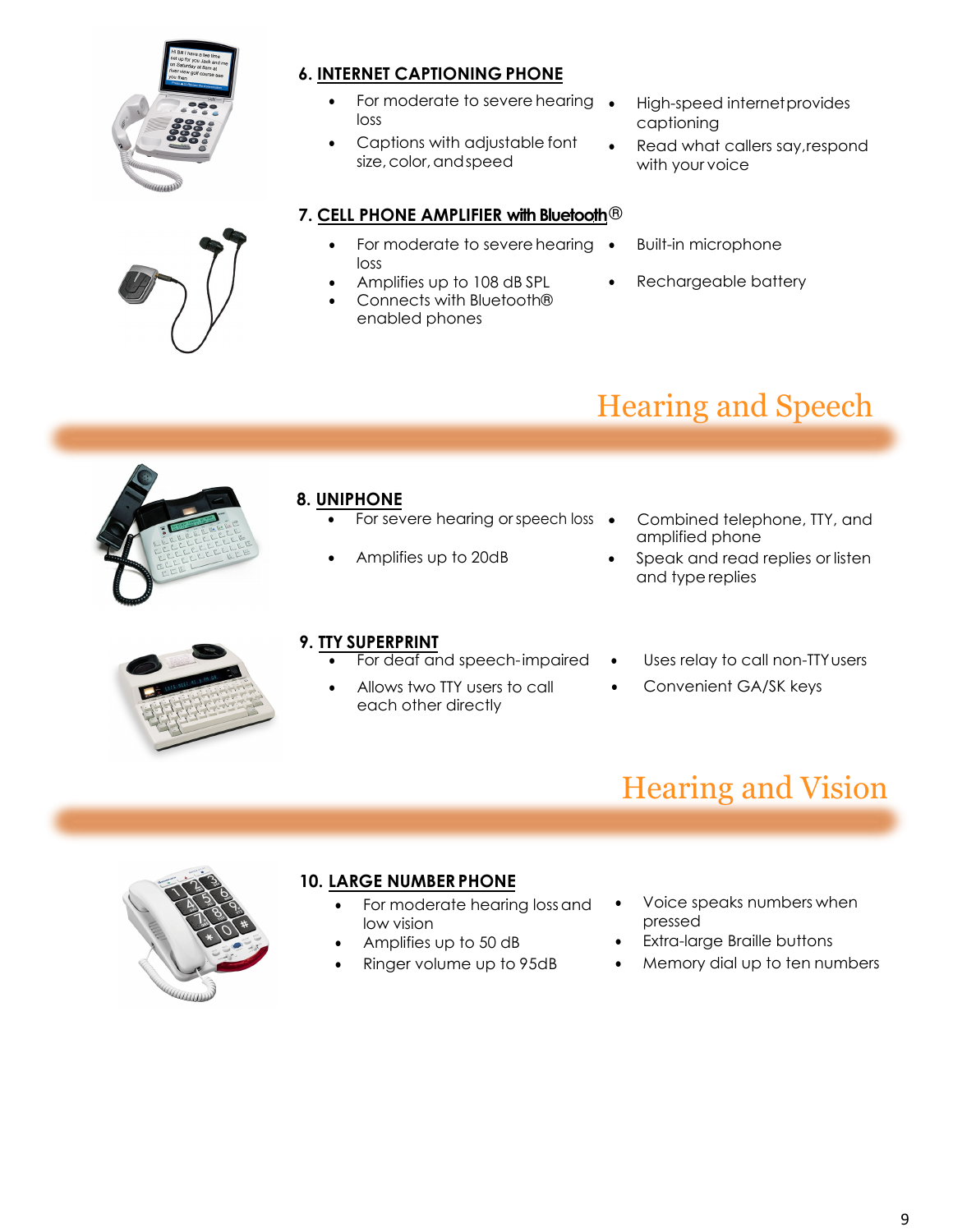



### **11. ELECTROLARYNX**

- For people who have lost their Larynx
- Clarifies speech
- Emotion button
- Adjustable volume and pitch
- Easy set modes
- USB Charging

(Not recommended for those who have had a stroke)



### **12. HANDS-FREE PHONE**

- For speech and mobility challenges
- One-touch dialing, answering, and memory scanning
- Voice-activated answering
- Missed-call indicator

# **Alert Systems**



### **A. ALARM CLOCK**

- For moderate to severe hearing loss
- Alerts when phone, doorbell, or alarm clock is goingoff
- Includes bed shaker and four rechargeable batteries
	- 4X high-intensity flash lights



## **B. FLASH RECEIVER**

- For severe hearing loss
- Alerts with bright flashes when phone or doorbell rings
- Built-in backup battery
- Uses colored LED lights